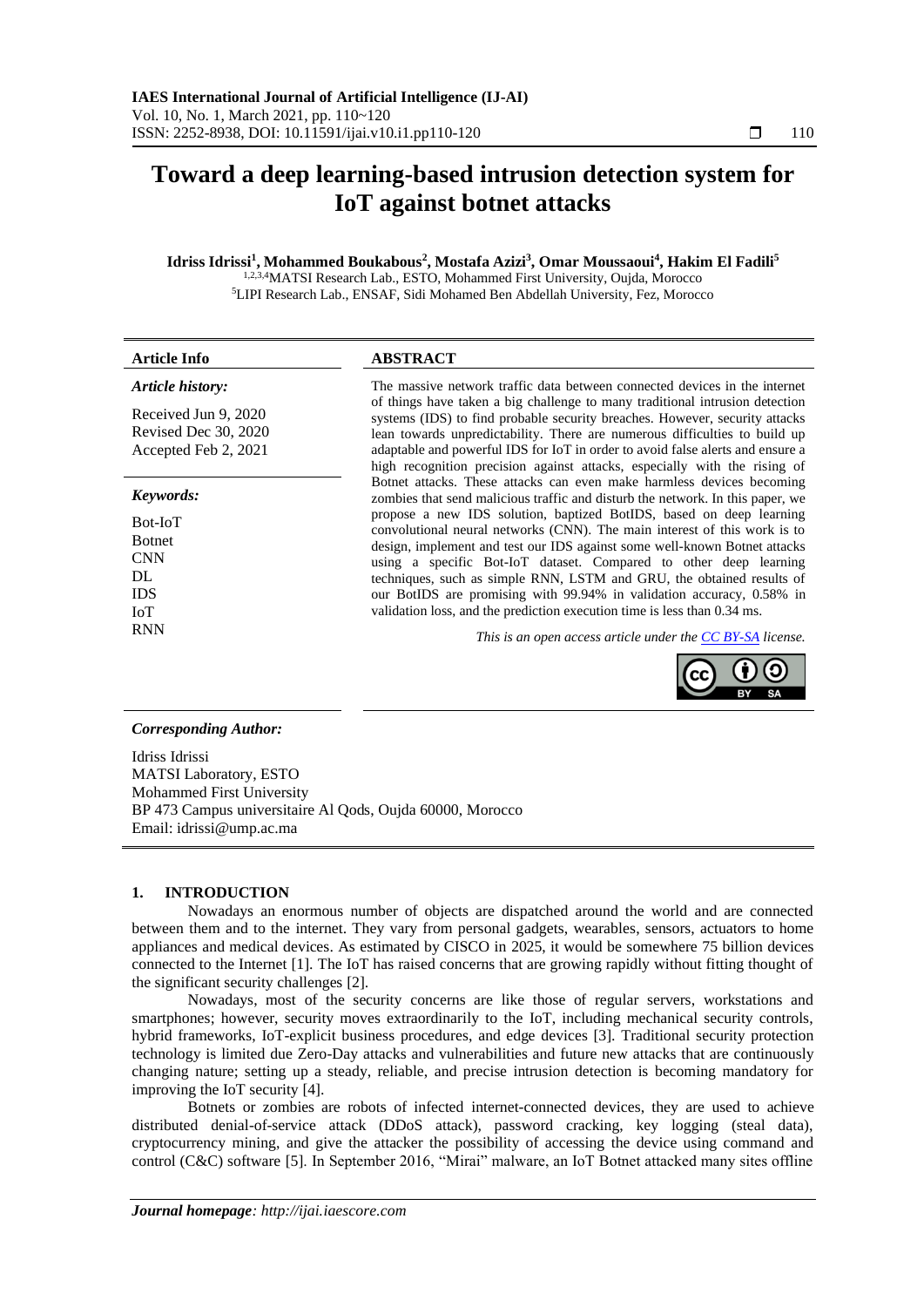like the cloud service provider "OVH" with nearly 1.1 TBps, the website of computer security consultant Brian Krebs with 620 Gbps of traffic, and many other websites like dynamic DNS provider "Dyn" [6].

The detection and prevention from different attacks are a big challenge. IDS using machine-learning methods, has gained a wide reputation [7]. IDS is an essential component in the security mechanism, it is used for the analysis and detection of the security breaches on a network [8]. IDS systems can be gathered into two categories: the first one "anomaly detection" and the second is "Misuse detection", or gathered into three major distinct families "host-based", "network-based" and "hybrid". IDS investigate both traffic in the network and in the operating systems. IDS are used for effective network protection. Numerous research works are trying to apply data mining and machine learning algorithms to cyber security. In Machine learning, patterns recognition and data mining algorithms are extensively applied to distinguish the normal traffic from the malicious one.

### **2. ARTIFICIAL NEURAL NETWORKS (ANN)**

In last recent years, one of the most resulting and efficient subsets of artificial intelligent is deep learning (DL) which it is also a subset of machine learning based on artificial neural networks (ANN) [9]; a computing system inspired from biological brain where the machine learns from many training examples, allowing it to classify other examples [10]. DL is increasingly being used. It can be applied in many data processing layers into a hierarchical architecture to make a deep model. DL accounts on its capacity to identify ideal features in raw data through successive nonlinear transformations, with every alteration achieving a more elevated level of complexity and abstraction [10]. It has been applied efficiently to many different research fields, from medical image processing, natural language processing, speech recognition, and signal recognition to many other domains of science, business and government. In all these fields, DL showed tremendously promising results [11]. In the IoT security field, the machine trains on various collected and labeled attacks and also normal traffic to learn them, were finally this machine can identify new similar attacks.

Convolutional neural networks (CNN or ConvNets): it's a deep learning class developed in 1998 by LeCun in the LeNet architecture [12]. In recent two decades, CNN gained big success. It's composed of an input layer, many hidden layers in between, and an output layer as shown in Figure 1 like the multi layer perceptron (MLP) [13] networks. Best known and used layers are: convolution, activation or ReLU, and pooling [14]. The convolutional layer is the most important one, it takes a convolution kernel also called a mask or a filter then pass it over the data (usually images) and transform it based on the values from the filter as shown in Figure 1. Then it calculates the feature map values using the formula (1), where the input data is represented by  $f$  and the kernel by  $h$ ,  $m$  and  $n$  are respectively the indexes of rows and columns of the resultant matrix [15].

The pooling layer it is what achieves progressively down sampling to reduce the size of the succeeding layers through max pooling or average pooling to help overfitting. Max pooling divides the input into non-overlapping clusters and selects the maximum value for each cluster in the previous layer [16].

$$
G[m,n] = (f * h)[m,n] = \sum_{j} \sum_{k} h[j,k] f[m-j,n-k]
$$
\n(1)



Figure 1. CNN layers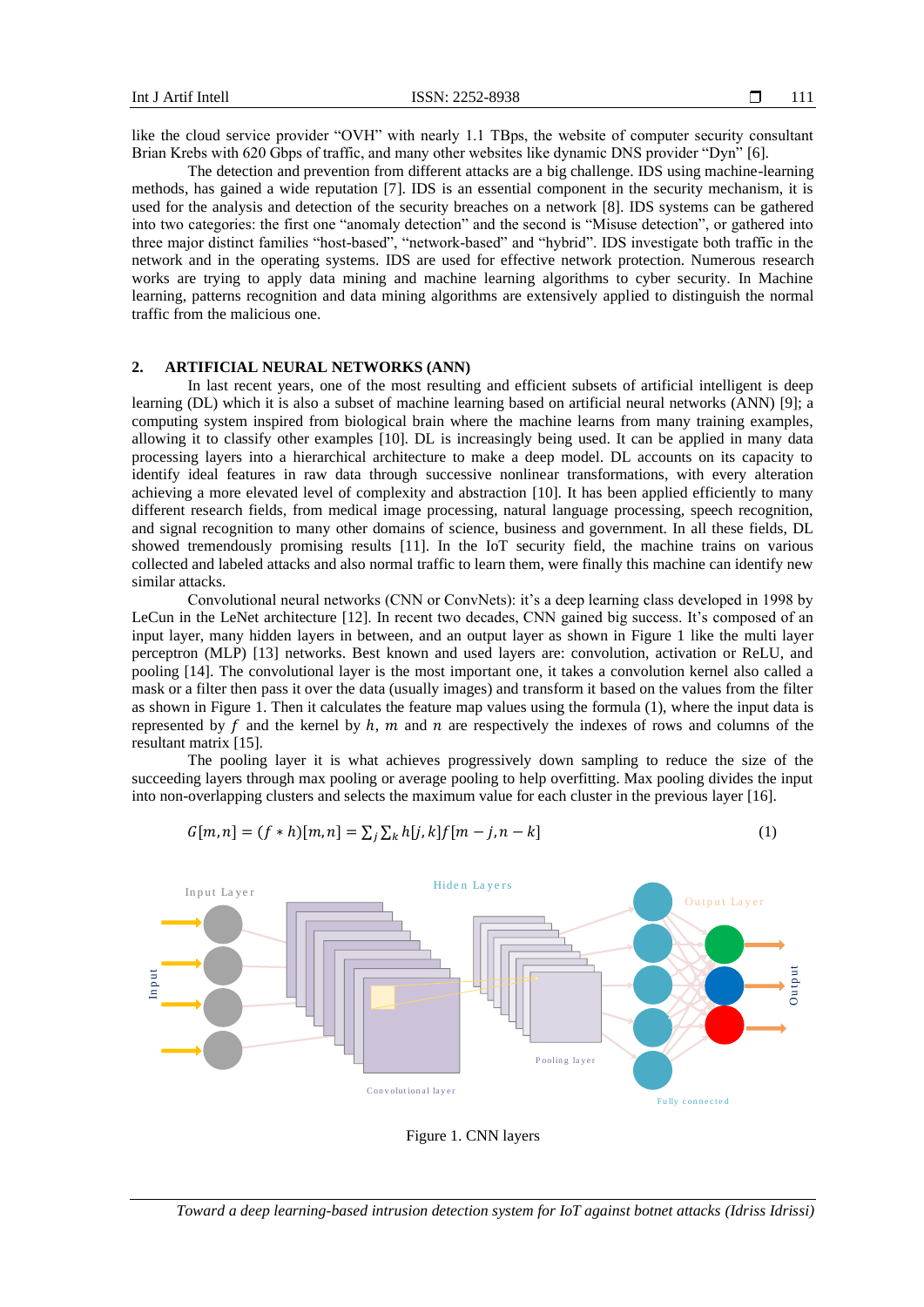Contrariwise to the traditional feature selection algorithms it has the capability of learning better features automatically and categorize the traffic. In addition, it can achieve better classification and learn additional features with more traffic data because it shares the same convolution matrix (kernel), that would decrease the number of parameters and calculation sum of training significantly. This gives CNN a fast recognition of attack nature, contrariwise to other deep-learning algorithms, or machine learning algorithms that can be over-fitted with massive big data. Moreover, the literature shows that using CNNs in intrusion detection field gives better results than other algorithms [17-18].

Recurrent neural networks (RNN) are a class of deep neural networks that contains feedback connections as shown in Figure 2. The fully connected layer works on a flattened input where each of these inputs is connected to all neurons. The activation function of a node describes its output given a one or set of inputs. Rectified linear unit (ReLU) activation as shown in Figure 3(a), it is a ReLU used on all elements of the volume. It aims at introducing non-linearities to the network. LSTM is composed of memory blocks that are a set of recurrent connected subnetworks. These blocks are composed with a self-connected memory cells (one or many) as shown in Figure 4 which offer a memory to remember the previous data, and three units called gates: input gate (3.a), a forget gate (3.b) and an output gate (3.c) which they provide a continuous equivalent of write, read and reset operations [21]. These gates are sigmoid as shown in Figure 3(b) and tanh as shown in Figure 3(c) activation functions meaning that their output is a value between 0 and 1 for sigmoid, and between -1 and 1 for tanh. Derived from feedforward neural networks (FNN) but unlike FNN, there are loops (bidirectional data flow) and memories to remember previous computations as shown in Figure 4 [19]. And allowing preceding outputs to be used as inputs while having hidden states [20] where for each timestep t, the activation  $a^{}$  and the output  $y^{}$  are expressed:

$$
\begin{bmatrix} a^{lt}> = g_1(W_{aa}a^{lt-1>} + W_{ax}x^{lt>} + b_a) & (2.a) \\ and & y^{lt>} = g_2(W_{ya}a^{lt>} + b_y) & (2.b) \end{bmatrix}
$$
 (2)

Where  $W_{ax}$ ,  $W_{aa}$ ,  $W_{ya}$ ,  $b_a$ ,  $b_v$  are coefficients that are shared temporally and  $g_1$ ,  $g_2$  activation functions



Figure 2. Recurrent neural networks layers

RNN can face the long-term dependency problem and the vanishing gradient & exploding gradient, so we cite here the best known RNN networks, the long short-term memory (LSTM) and gated recurrent unit (GRU) networks to solve these problems. The main difference to simple RNN is that the nonlinear units in the hidden layers are replaced by memory blocks. The following formula (3) represents the gates in LSTM [22].

$$
\begin{cases}\ni_t = \sigma(\omega_t[h_{t-1}, x_t] + b_i(3.a) \\
f_t = \sigma(\omega_f[h_{t-1}, x_t] + b_f(3.b) \\
o_t = \sigma(\omega_o[h_{t-1}, x_t] + b_o(3.c))\n\end{cases}
$$

(3)

Where:  $x_t$  are the input gates ("i" for the input gate, "f" for the forget, and "o" for the output gate);

" $\sigma$ "it is the sigmoid function;

" $b_i$ " it is the biases for the gate(x);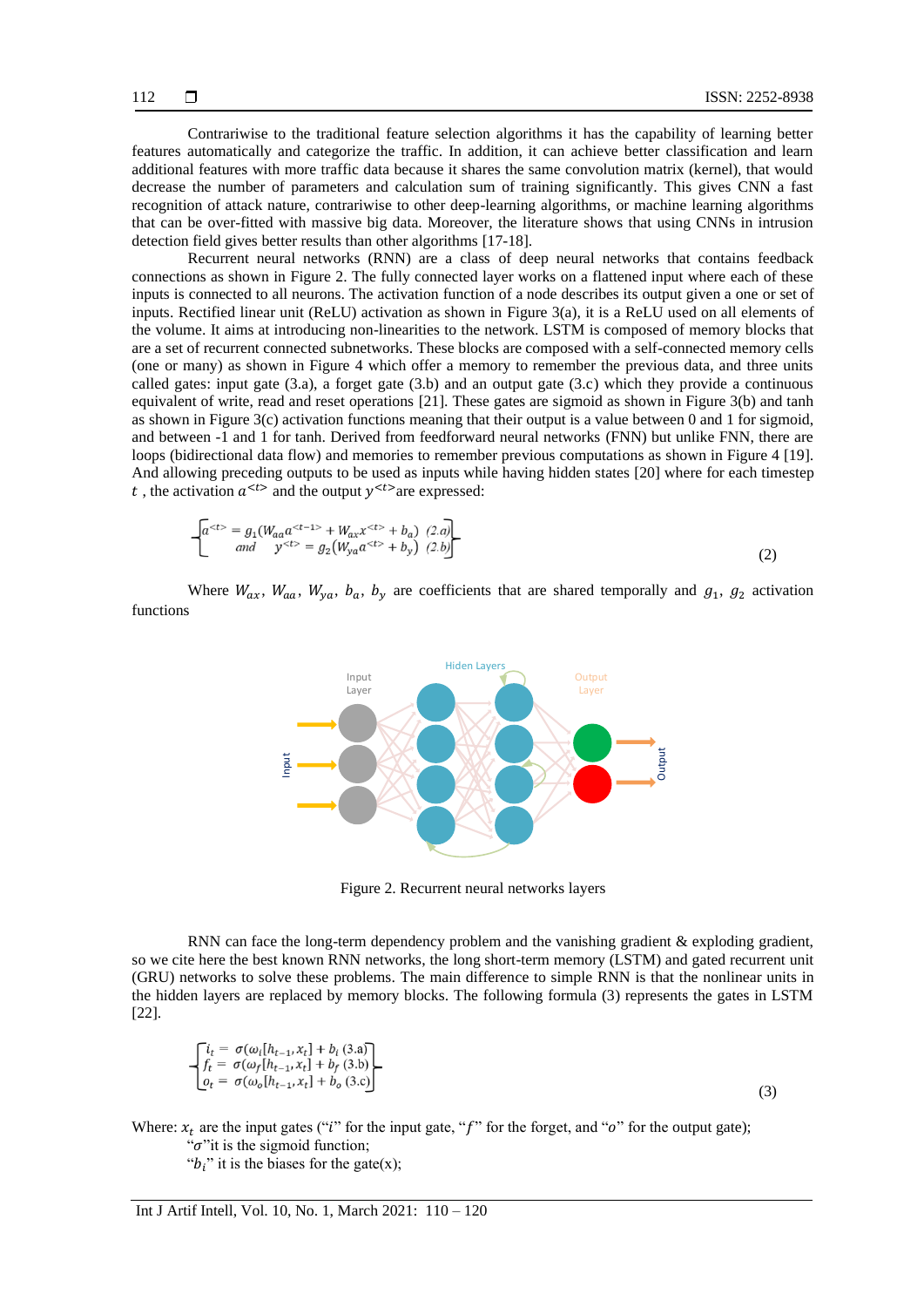$\Box$ 113

" $h_{t-1}$ " it is the output of the precedent LSTM block;

" $x_t$ " it is the current input.

Gated recurrent unit (GRU) is a simplified version of LSTM, where the GRU modulates the flow of information inside the unit using gating units as shown in Figure 4, without separating the memory cells [23-24]. It merges the forget and the input gates into an "update gate", also merges cell and hidden state, GRU has fewer parameters than the LSTM. It is defined by the following formulas.

$$
\begin{bmatrix}\nr_t = sign(W_{xx}x_t + W_{hr}h_{t-1} + b_r) & (4.a) & z_t = sign(W_{xz}x_t + W_{hz}h_{t-1} + b_z) & (4.b) \\
\tilde{h}_t = tanh(W_{xh}x_t + W_{hh}(r_t \odot h_{t-1}) + b_h) & (4.c) & h_t = z_t \odot h_{t-1} + (1 + z_t) \odot \tilde{h}_t & (4.)\n\end{bmatrix}
$$
\n(4)



Figure 3. Activation functions: (a) ReLU, (b) Sigmoid, (c) Tanh



Figure 4. RNN, LSTM & GRU blocks [25]

#### **3. RELATED WORKS**

Koroniotis *et al*. [26] applied support vector machine (SVM), LSTM and RNN to evaluate the IoT-Dataset. The authors focused on binary classification on the dataset, and their prediction result was either a "normal traffic" or "some type of attacks" (for every type of attack), which is not helpful for implementing many models (for every attack type) to a working IDS contrary to a multi-label output (numerous categories of attacks) that gives one and only one model.

Ibitoye *et al*. [27] in their research compared the performance between two deep learning models self normalizing networks (SNN) and feed forward neural networks (FNN) inside the milieu of an IoT network. This comparison shows that FNN outperforms SNN, even if SNN remains better in regards to adversarial samples. Also, the authors examined the impact of feature normalization on the adversarial strength and demonstrated its bad influence to adversarial attacks resisting.

Ferrag *et al*. [28] in his paper conducted a comparative study with two datasets, Bot-IoT and CSE-CIC-IDS2018 datasets using some deep learning approaches, such RNN, CNN, Boltzmann machine, deep belief networks (DBN), deep Boltzmann machines (DBM), deep autoencoders and deep discriminative models, with 100 hidden layers to get an accuracy of 98.394%.

Mengmeng [29] proposed using FNN an intelligent binary and multiclass classification, but with just few classes to get 99% in all evaluation measures (accuracy, precision, recall and F1 score) for DDoS/DoS attacks while the normal traffic classification got an accuracy of 98%.

AlKadi [30] proposed a system named mixture localization-based outliers (MLO) on the BoT-IoT Dataset that uses utilizes gaussian-mixture models for fitting network data and a local outlier factor function for discovering abnormal patterns in network traffic data, and gotten an accuracy of 97.98%.

*Toward a deep learning-based intrusion detection system for IoT against botnet attacks (Idriss Idrissi)*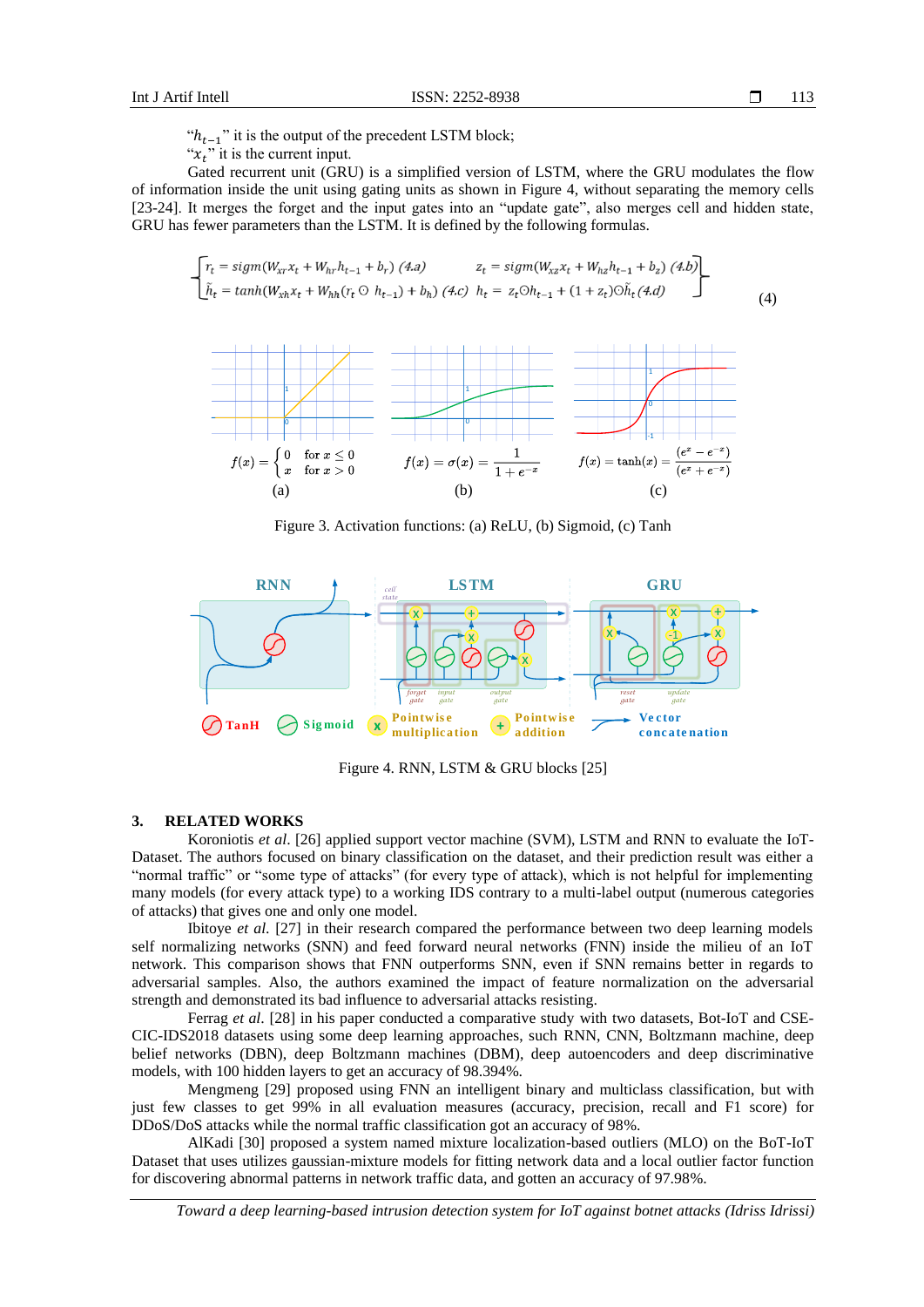In fact, convolutional neural networks (CNN or ConvNets) are a class of deep neural networks that are used in many fields but mostly in pattern recognition. CNN is a class of neural networks that uses the convolution and the pooling layers instead of the fully connected hidden layers [31]. Contrariwise to the traditional feature selection algorithms it has the capability of learning better features automatically and categorize the traffic. In addition, it can achieve better classification and learn additional features with more traffic data because it shares the same convolution matrix (mask), that would decrease the number of parameters and calculation sum of training significantly. This gives CNN a fast recognition of attack nature, contrariwise to other deep-learning algorithms, or machine learning algorithms that can be over-fitted with massive big data. Moreover, the literature shows that using CNNs in intrusion detection field gives better results than other algorithms [17-18].

The related work listed above can provide a good prediction of botnet attacks that can affect an IoT system. However, these works could not recognize type of attack due to the binary classification. Hence our study constitutes an important experimental extension of the above-mentioned works by benchmarking the Bot-IoT dataset using CNN compared to different deep learning models, using the multilabel classification corresponding to various categories of attacks in the IoT.

#### **4. PROPOSED METHOD**

BotIDS is our proposed network IDS obtained by learning from the Bot-IoT dataset. This solution is planned to be placed in a fog node when it will be implemented in a real IoT environment. A such deployment gives it the power of analyzing in real time the inbound and outbound traffic through the network by sniffing it as shown in Figure 5. This location will make our BotIDS able to monitor all traffic to/from the devices both inside and outside the network, and even particularly the traffic between this insider devices in case of a lurking zombie device inside the network.



Figure 5. Architecture of proposed approach

The BotIDS is a deep learning-based method on a deep learning model that contains three phases: as shown in Figure 6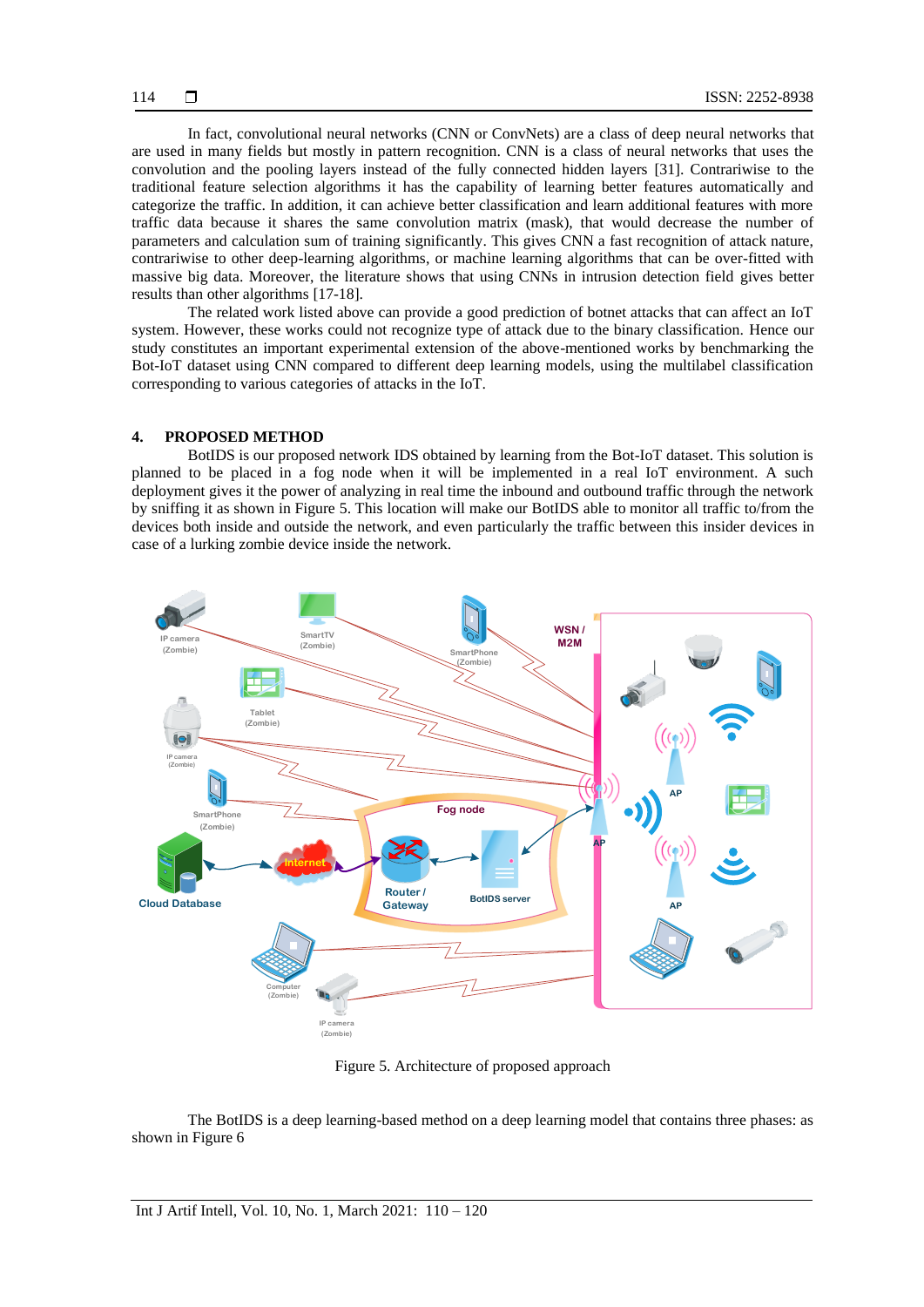

Figure 6. Model building process

- 1st Phase: Dataset preprocessing; First of all, we need to alter the raw data and normalize its values with the goal of the best performance of deep learning model, and then convert it into image shape.
- 2nd Phase: Building the model; the model is at first fit on a training dataset (a part of the dataset) using parameters to achieve the improvement of the model performance, these parameters are changed in the training process to reach better performance. Secondly, the test dataset (the remaining part of the dataset) is used to validate the accuracy of the model.
- 3rd Phase: Evaluating the model by prediction; after building and generating the model, we evaluate this model with the test dataset by predicting attacks and calculating the time needed for this prediction.

#### **4.1. Dataset preprocessing**

For conducting proposed work, we have used the latest Bot-IoT dataset [32] that was created specifically for IoT systems by an actual network milieu at the Cyber Range Lab of the Center of UNSW Canberra Cyber. The environment incorporates a combination of usual normal and bad traffic, with six types of attacks and 10 subcategories, namely, reconnaissance (service scanning and OS fingerprinting), DDoS (TCP, UDP and HTTP), DoS (TCP, UDP and HTTP), theft (key logging and data exfiltration).

With 72 million records of data traffic simulated IoT environment. The whole data was ascended down to 5% into a "full-feature" dataset with around 3.6 million records and another version called "10 best features" is also provided with selection of best features from the "Full features" version, both versions are used for our experiment. The training and test dataset have 11 output classes which reflect the normal traffic, and the 10 types of attacks which were carried out against the IoT network.

The Bot-IOT dataset contains network connection attributes; nominal, numeric and IP addresses. We convert the nominal data to numeric data, ipv4 and ipv6 also be converted to numerical shape, and merging category and subcategories fields into one field that contains 10 types of attacks and the 11th is a normal traffic then we convert the new category attribute using "one-hot encoding", and dropped the binary "Attack" field cause. Our focus is on a multilabel output and not a binary one.

After encoding the data, we normalized it using Scikit-learn; meaning scaling the vectors individually to unit norm, and converting the normalized output data into image data shape.

Then we split the data at first into data X (contains all the features except the "category" feature) and label Y (contains the "category" feature), and then split it into random training subset and testing subset with 75% for training set and 25% for the testing set. Figure 7 shows the number of data rows for each set and each attack type.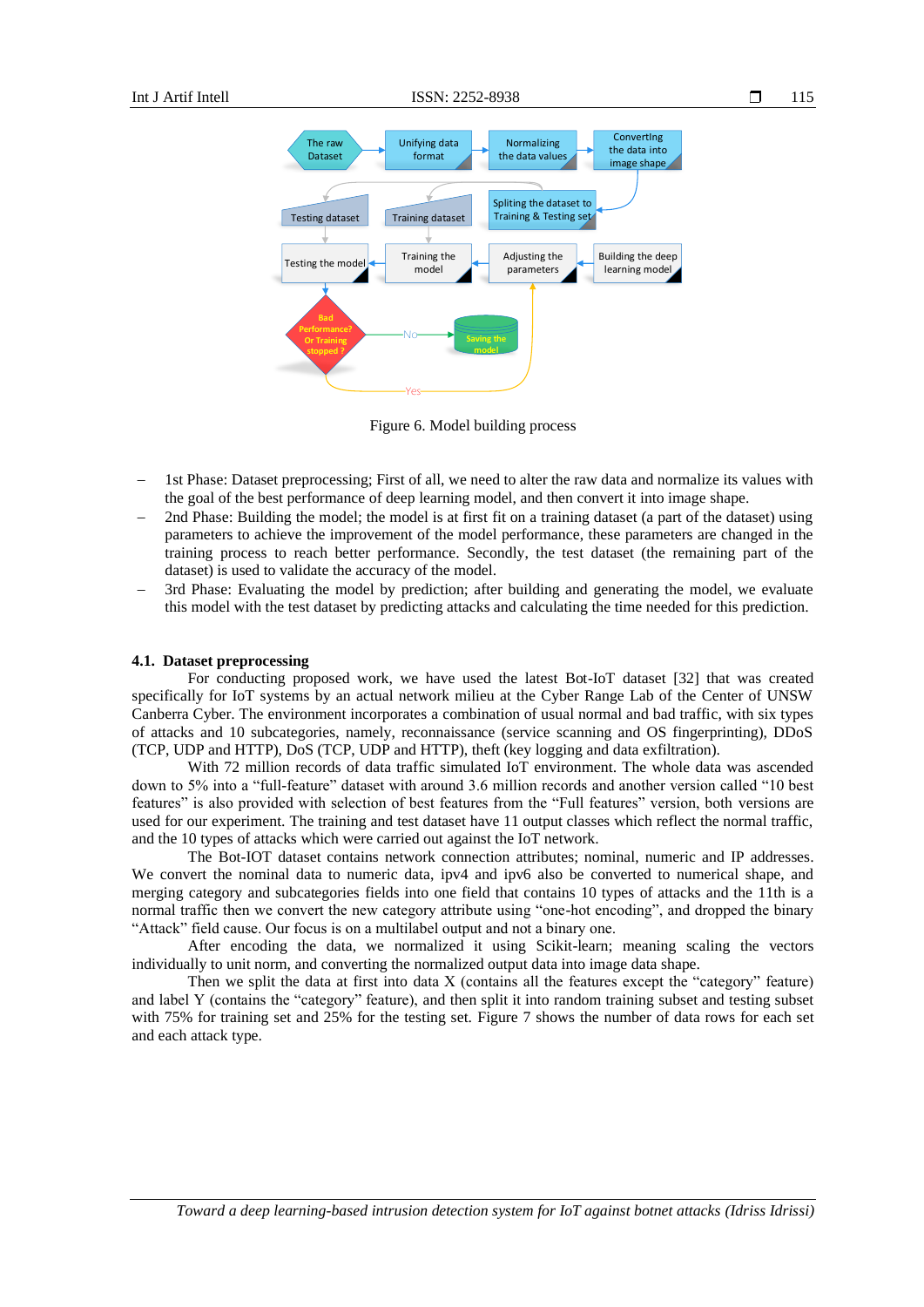

Figure 7. Attacks distribution in training and testing sets

#### **4.2. Building our models**

116

The CNN models were defined to have an input layer with the number of neurons equal to the amount of input features, four hidden layers Convolution2D layer, MaxPooling2D layer, Flatten layer, Dense layer and an output layer. For the best features dataset, the model was trained in 10 epochs (the whole dataset is passed through the neural network 10 times) with batch size of 32 (amount of training simples in a single batch is 32) and a kernel size of (1, 10). The neural network comprises 16 input neurons (in the first layer, the same number as the features), with 4 intermediate (hidden) layers with 32 (Convolution2D), 32 (MaxPooling2D), 480 (Flatten), 22 (Dense) neurons, and 11 output neurons for the multilabel classification as shown in Figure 8. For our full-feature dataset, the model was trained in 15 epochs (batch size of 32 and a kernel size of (1, 10)), and had a 40-neuron input layer, same number and consistency of hidden layers as with the best feature model and 11 output neurons for the multilabel classification. In both cases, for the input and hidden layers, the activation function that was used was 'Relu', while the output layer activation function was 'Softmax' as shown in Figure 8 and Table 1.

The other recurrent neural network (RNN) models were defined to have one input layer with the number of neurons equal to the amount of input features, four hidden layers and an output layer. For the best features dataset, the model was trained in 40 epochs with 32 in the batch size. The neural network comprised 16 input neurons (in the first layer, the same number as the features), with 4 (SimpleRNN/LSTM/GRU) intermediate (hidden) layers with 32, 64, 128, 22 neurons, and 11 output neurons for the multilabel classification as shown in Figure 9. For our full-feature dataset, the model was trained in 40 epochs (32 in the batch size), and had a 40-neuron input layer, same number and consistency of hidden layers as with the best feature model and 11 output neurons for the multilabel classification. In both cases, for the output layer activation function was 'Softmax' as shown in Figure 9, and Table 1.



Figure 8. CNN model layers Figure 9. RNN models layers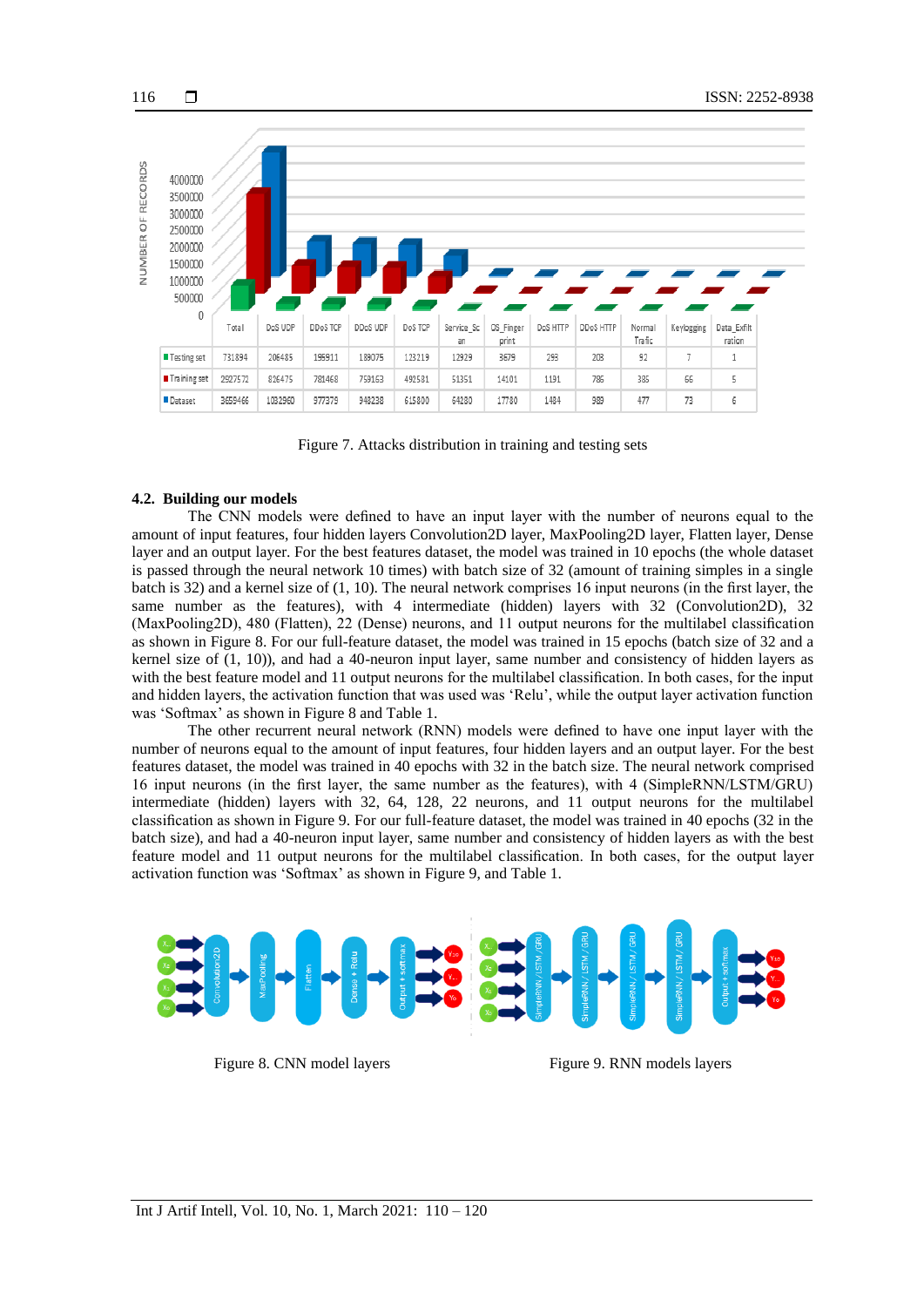| DL                     | Convolutional neural network                                                                   |                                                                                                    | Simple recurrent neural                     |                                          | Long short-term memory                                 |                                                         | Gated recurrent unit                                |                      |
|------------------------|------------------------------------------------------------------------------------------------|----------------------------------------------------------------------------------------------------|---------------------------------------------|------------------------------------------|--------------------------------------------------------|---------------------------------------------------------|-----------------------------------------------------|----------------------|
| Algorithm              | (CNN)                                                                                          |                                                                                                    | network (RNN)                               |                                          | (LSTM) based RNN                                       |                                                         | (GRU) based RNN                                     |                      |
| Dataset                | <b>Full features</b>                                                                           | <b>Best features</b>                                                                               | Full                                        | Best                                     | Full                                                   | <b>Best</b>                                             | Full                                                | <b>Best</b>          |
| version                |                                                                                                |                                                                                                    | features                                    | features                                 | features                                               | features                                                | features                                            | features             |
| Epochs                 | 15                                                                                             | 10                                                                                                 | 40                                          | 40                                       | 30                                                     | 25                                                      | 40                                                  | 20                   |
| Layers                 | 4                                                                                              |                                                                                                    | 4                                           | 4                                        | 4                                                      | 4                                                       | 4                                                   | 4                    |
| <b>Neurons</b>         | ayer<br>g<br>5<br>shap<br>Jutput<br>$40$ Input<br>Convolutional<br>ă<br>pooling<br>ense<br>Max | H<br>utput<br>lay<br>ੜਿ<br>Input<br>£<br>Convolutional<br>pooling<br>utpui<br>ី<br>=<br>nse<br>Max | ers<br>Output<br>40 Input<br>SimpleRNN<br>4 | ers<br>Output<br>lnput<br>SimpleRNN<br>4 | rs<br>ನ<br>Output<br>Input<br>$\overline{4}$<br>s<br>4 | ay<br>Output<br>Input<br>Z<br>$\overline{6}$<br>τΩ<br>↔ | ers<br>Output<br>ξś<br>Input<br>$\frac{1}{4}$<br>දි | Uutput<br>Input<br>G |
| Activation<br>function | Hidden layers: Relu Output layers:<br>Softmax                                                  |                                                                                                    | Output layers: 'Softmax'                    |                                          | Output layers: 'Softmax'                               |                                                         | Output layers: 'Softmax'                            |                      |
| Optimizer              | adam                                                                                           |                                                                                                    | adam                                        |                                          | adam                                                   |                                                         | adam                                                |                      |
| Batch size             | 32                                                                                             |                                                                                                    | 32                                          |                                          | 32                                                     |                                                         | 32                                                  |                      |

Table 1. Models parameters for the implemented models

# **5. RESULTS AND DISCUSSION**

#### **5.1. Hardware characteristics**

The results we obtained are performed on a machine (laptop) with following hardware characteristics.

− CPU: Intel i7 8th generation (1 socket, 6 cores, 12 threads)

− RAM: 8 GB

− GPU: NVidia GeForce GTX 1050 with cuda v10.1

In our experiments we worked with Keras (2.2.4); an open-source python deep learning library which is running on top of Google's open-source data flow software; TensorFlow (1.13.1) as a backend engine.

# **5.2. Evaluating the model**

In Figures 10-11 (generated by Tensorboard) and [Table 2,](#page-8-0) we present the accuracy training, loss training, accuracy validation, loss validation along with training time of all models that are trained over several epochs. We consider the number of epochs for which our model reaches the best results for each version of the dataset (full features and best features). We initially tested each model with a batch size of 128, which allowed us to get good timing for all models but with a poor performance, compared to a smaller batch size like 32 records that leads to an improved result but with a higher computation time.

As shown in Figure 10 an[d Table 2,](#page-8-0) CNN models in both dataset versions "Full Features" and "Best Features" reaches respectively 99,430 and 99,935 as accuracy in just 1395s and 823s (15 and 10 epochs for each). Compared to our CNN, GRU is a little more accurate but it took more time to be trained (12412s and 5818s in 40 and 20 epochs). The time of our CNN is almost twice compared to simple RNN for the "Full Features" version (6089s in 40 epochs), and almost equal to the "Best Features" version (5708s in 40 epochs). On the other hand, LSTM models have their best accuracy in a timing between simple RNN and GRU (with 10627s and 8302s in 30 and 15 epochs). For the Loss as shown in Figure 11 and Table 2, CNN models are always the best reaching models in both dataset versions, "Full Features" and "Best Features", with respectively 0,582% and 1,663% compared to other RNN models (between 1.7% and 2.9%). By examining these results, it is clear that the CNN model using "Full Features" is the best model according to its higher accuracy (0.9993), and the best time performance when considering the whole time for obtaining these results. In addition, when comparing the resulting metrics in all models with the two-dataset versions, we clearly see that the "Full Features" version gets best performance related to "Best Features" version. This means that deep learning algorithms can achieve better classification and learn additional features with additional traffic data as already explained in the previous section, but in computation time and energy consumption, it consumes more because more data to train are needed.

In Figure 12, we compared the time that a prediction would take for all the considered models (how much time the IDS would take to identify an attack) which could be another important metric for the IDS implementation in a real IoT environment. We then concluded that CNN has not only the best accuracy and the lowest loss, but also the lowest time to predict an attack with just a fragment of milliseconds (with an average of 0.34ms). The other models make a detection of an attack in more than twice or triple that time of CNN (0.78ms for simple RNN, 1.03ms for GRU, and 1.08ms for LSTM).

*Toward a deep learning-based intrusion detection system for IoT against botnet attacks (Idriss Idrissi)*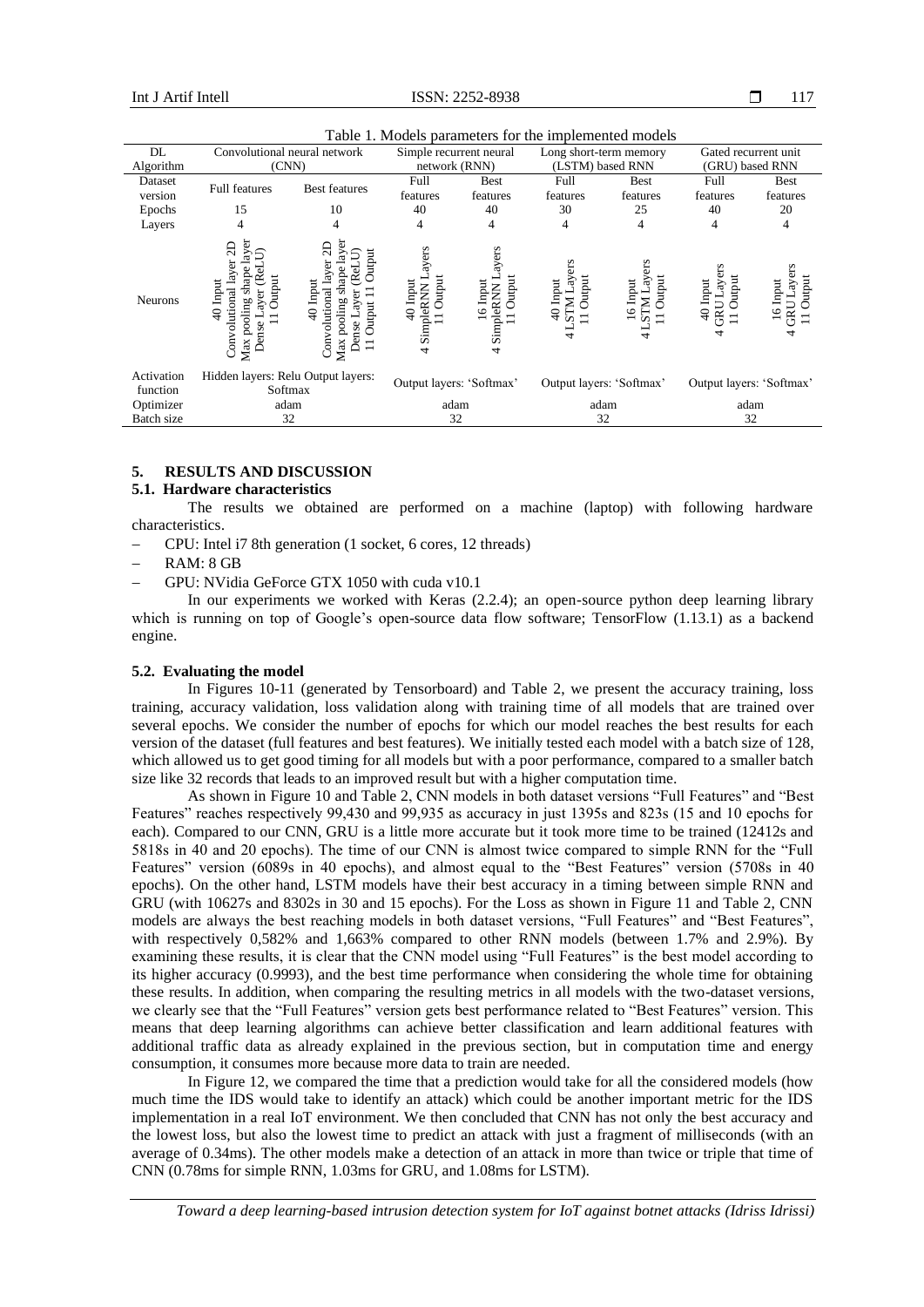The amount of data in the dataset is considerably unbalanced regarding the different types of attacks. For example, DoS (HTTP), DDoS (HTTP), key logging, and data exfiltration attacks in the training and test sets have very small amount of data as shown in Figure 7. Therefore, the model has a limited capability to learn accurately these types of attacks. The detection average of these attacks is one of the main factors restricting the overall detection accuracy.



Figure 11. Loss scalar

|  |  |  |  | Table 2. Training and testing results for the implemented models |  |
|--|--|--|--|------------------------------------------------------------------|--|
|  |  |  |  |                                                                  |  |

<span id="page-8-0"></span>

| DL                     | <b>Convolutional Neural</b>                                    |                                                             | Simple RNN (Recurrent                         |                                               | Long Short-Term Memory                          |                                                 | Gated Recurrent Unit (GRU)                     |                                                 |
|------------------------|----------------------------------------------------------------|-------------------------------------------------------------|-----------------------------------------------|-----------------------------------------------|-------------------------------------------------|-------------------------------------------------|------------------------------------------------|-------------------------------------------------|
| Algorithm              | Network (CNN)                                                  |                                                             | Neural Network)                               |                                               | (LSTM) based RNN                                |                                                 | based RNN                                      |                                                 |
| Dataset                | Full                                                           | <b>Best</b>                                                 | Full                                          | <b>Best</b>                                   | Full                                            | Best                                            | Full                                           | Best                                            |
| version                | Features                                                       | Features                                                    | Features                                      | Features                                      | Features                                        | Features                                        | Features                                       | Features                                        |
| Epochs                 | 15                                                             | 10                                                          | 40                                            | 40                                            | 30                                              | 25                                              | 40                                             | 20                                              |
| Layers                 | 4                                                              | $\overline{4}$                                              | 4                                             | 4                                             | $\overline{4}$                                  | $\overline{4}$                                  | 4                                              | 4                                               |
| Accuracy<br>training   | 0.99762                                                        | 0.99086                                                     | 0.98167                                       | 0.98038                                       | 0.98395                                         | 0.98285                                         | 0.98787                                        | 0.98301                                         |
| Loss<br>training       | 0.01132                                                        | 0.03294                                                     | 0.07101                                       | 0.07115                                       | 0.06155                                         | 0.06526                                         | 0.04508                                        | 0.06661                                         |
| Accuracy<br>validation | 0.99935                                                        | 0.99430                                                     | 0.99406                                       | 0.99427                                       | 0.99401                                         | 0.99747                                         | 0.99403                                        | 0.99430                                         |
| Loss<br>validation     | 0.00582                                                        | 0.01663                                                     | 0.02021                                       | 0.01819                                       | 0.01848                                         | 0.02278                                         | 0.01762                                        | 0.02921                                         |
| Timing                 | Total:<br>1395s<br>Epoch:<br>138s<br>Step:<br>47 <sub>µs</sub> | Total:<br>823s<br>Epoch:<br>82s<br>Step:<br>30 <sub>µ</sub> | Total: 6089s<br>Epoch:153s<br>Step: $52\mu s$ | Total: 5708s<br>Epoch:142s<br>Step: $52\mu s$ | Total:10627s<br>Epoch:354s<br>$Step:121\,\mu s$ | Total: 8302s<br>Epoch:332s<br>$Step:121\,\mu s$ | Total: 12412s<br>Epoch:310s<br>$Step:106\mu s$ | Total:5818s<br>Epoch: $291s$<br>$Step:106\mu s$ |

118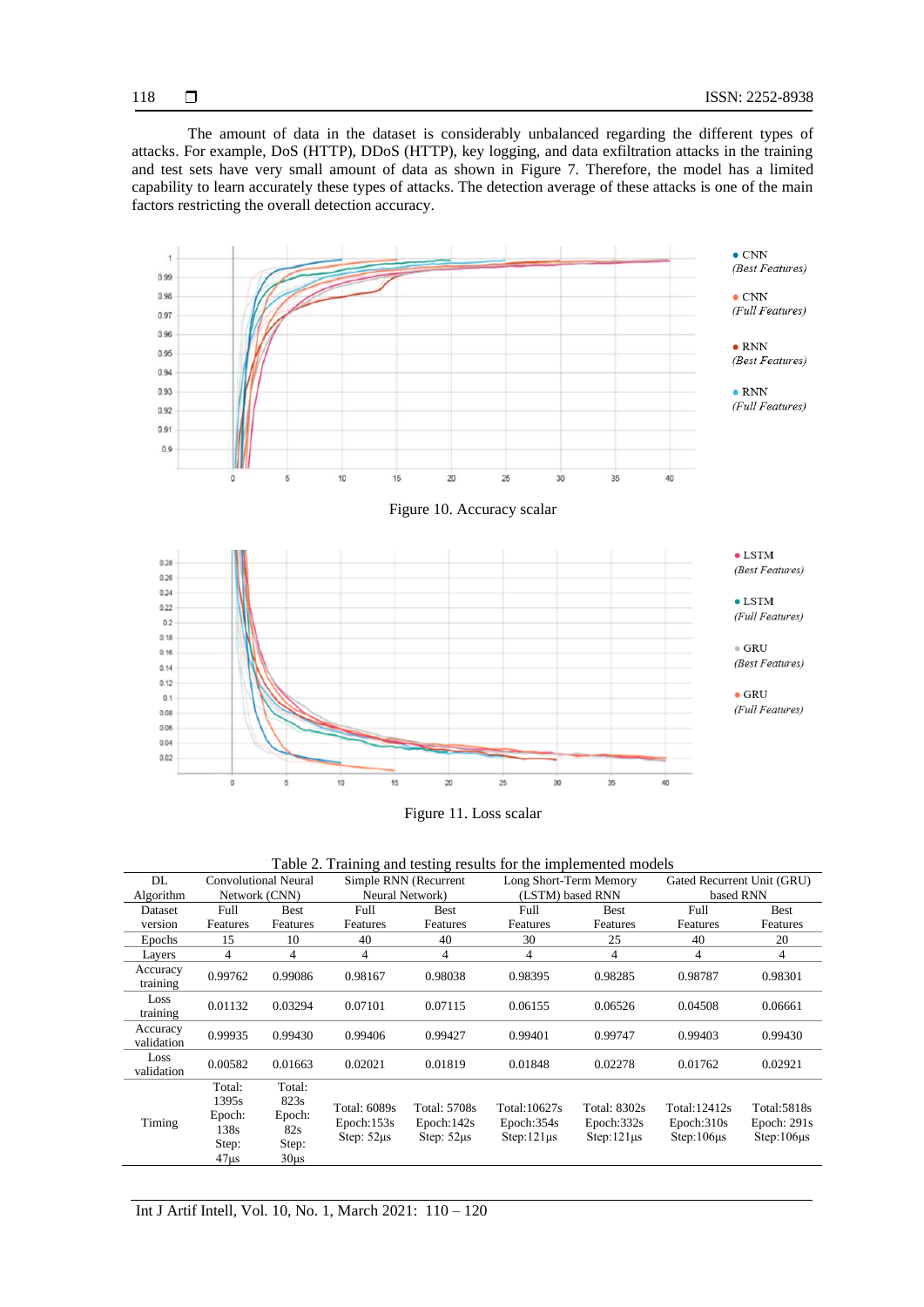

Figure 12. Prediction timing comparison

# **6. CONCLUSION**

The number of IoT objects dispatched around the world is growing progressively, which makes its security a big challenge. Our work here focused on intrusion detection systems for IoT using four variants of deep learning models, and compared them efficiently to detect various types of IoT network attacks, usually done by botnets. After several experiments, we obtained a reasonable detection rate on our all four models. By analyzing the obtained results, we concluded that CNN is the best one for intrusion detection systems, it was able to identify successfully different types of attacks and showed the higher accuracy (with 99.94%) in comparison with other DL algorithms, such as Simple RNN, LSTM, and GRU, and it allowed a detection with lower loss rates (0.58%) and a better performance in terms of prediction time. As future works, we will apply the CNN model on a real network traffic data, and reinforcing it using deep transfer learning by adding other characteristics from other datasets or from diverse firewalls, logs, and IDS servers. In addition, we will try to use self-supervised learning to generate a powerful and updated model, and then implement an autonomous intrusion detection system.

#### **REFERENCES**

- [1] "Internet of Things (IoT) The future of IoT miniguide: The burgeoning IoT market continues Cisco." [Online]. Available: https://www.cisco.com/c/en/us/solutions/internet-of-things/future-of-iot.html. [Accessed: 06-Jun-2020].
- [2] J. Singh, T. Pasquier, J. Bacon, H. Ko, and D. Eyers, "Twenty Security Considerations for Cloud-Supported Internet of Things," *IEEE Internet Things J.*, vol. 3, no. 3, pp. 269–284, Jun. 2016. DOI: 10.1109/JIOT.2015.2460333.
- [3] J. Lin, W. Yu, N. Zhang, X. Yang, H. Zhang, and W. Zhao., "A Survey on Internet of Things: Architecture, Enabling Technologies, Security and Privacy, and Applications," *IEEE Internet Things J.*, vol. 4, no. 5, pp. 1125– 1142, 2017. DOI: 10.1109/JIOT.2017.2683200.
- [4] Y. Xiao, C. Xing, T. Zhang, and Z. Zhao, "An Intrusion Detection Model Based on Feature Reduction and Convolutional Neural Networks," *IEEE Access*, vol. 7, pp. 42210–42219, 2019. DOI: 10.1109/ACCESS.2019.2904620.
- [5] E. Bertino, N. Islam, "Botnets and Internet of Things Security," *Computer (Long. Beach. Calif).*, vol. 50, no. 2, pp. 76–79, 2017. DOI: 10.1109/MC.2017.62.
- [6] C. Kolias, G. Kambourakis, A. Stavrou, and J. Voas., "DDoS in the IoT: Mirai and other botnets," *Computer (Long. Beach. Calif).*, vol. 50, no. 7, pp. 80–84, 2017. DOI: 10.1109/MC.2017.201.
- [7] A. J. Malik, W. Shahzad, and F. A. Khan., "Network intrusion detection using hybrid binary PSO and random forests algorithm," *Secur. Commun. Networks*, vol. 8, no. 16, pp. 2646–2660, 2015. https://doi.org/10.1002/sec.508.
- [8] J. Jabez, B. Muthukumar., "Intrusion detection system (ids): Anomaly detection using outlier detection approach," in *Procedia Computer Science*, 2015, vol. 48, no. C, pp. 338–346. DOI: 10.1016/j.procs.2015.04.191.
- [9] N. Ouerdi, I. Elfarissi, A. Azizi, and M. Azizi., "Artificial neural network-based methodology for vulnerabilities detection in EMV cards," in *Proceedings of the 2015 11th International Conference on Information Assurance and Security, IAS 2015*, pp. 85–90, 2016. DOI: 10.1109/ISIAS.2015.7492750.
- [10] S. Vieira, W. H. L. Pinaya, and A. Mechelli., "Using deep learning to investigate the neuroimaging correlates of psychiatric and neurological disorders: Methods and applications," *Neuroscience and Biobehavioral Reviews*, vol. 74. Elsevier Ltd, pp. 58–75, 2017. DOI: 10.1016/j.neubiorev.2017.01.002.
- [11] Y. Lecun, Y. Bengio, and G. Hinton., "Deep learning," *Nature*, vol. 521, no. 7553. Nature Publishing Group, pp. 436–444, 2015. https://doi.org/10.1038/nature14539.

*Toward a deep learning-based intrusion detection system for IoT against botnet attacks (Idriss Idrissi)*